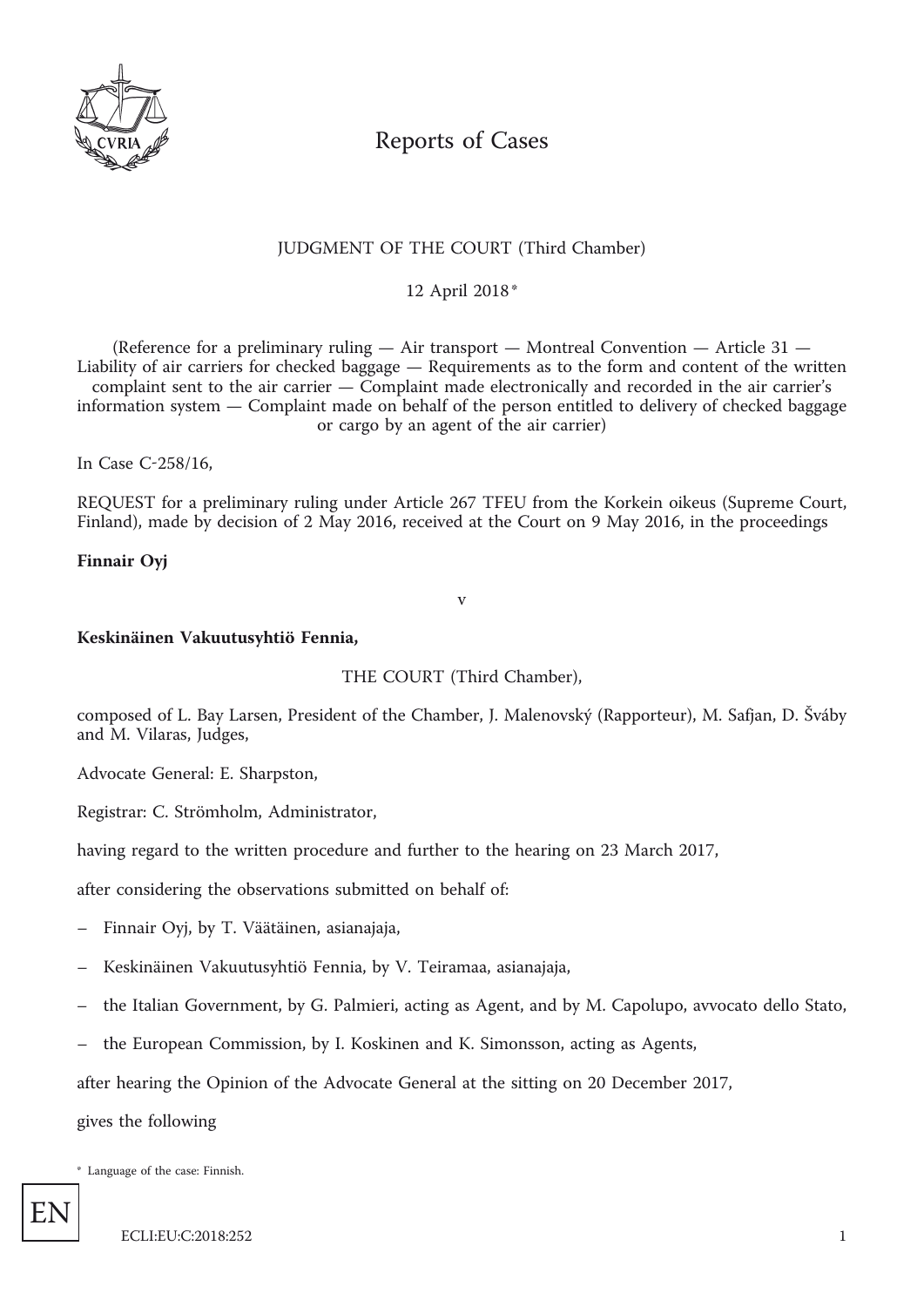#### **Judgment**

- <sup>1</sup> This request for a preliminary ruling concerns the interpretation of Article 31 of the Convention for the Unification of Certain Rules for International Carriage by Air, concluded at Montreal on 28 May 1999 and approved on behalf of the European Community by Council Decision 2001/539/EC of 5 April 2001 (OJ 2001 L 194, p. 38) ('the Montreal Convention').
- <sup>2</sup> The request has been made in the context of a dispute between Finnair Oyj, an airline company, and Keskinäinen Vakuutusyhtiö Fennia ('Fennia'), an insurance company, concerning the liability of that air carrier for damage resulting from the loss of items from baggage.

#### **Legal context**

#### *The Montreal Convention*

- <sup>3</sup> In the third paragraph of the preamble to the Montreal Convention it is stated inter alia that the States Parties thereto 'recognis[e] the importance of ensuring protection of the interests of consumers in international carriage by air and the need for equitable compensation based on the principle of restitution'.
- The fifth paragraph of that preamble states:

'… [c]ollective State action for further harmonisation and codification of certain rules governing international carriage by air through a new Convention is the most adequate means of achieving an equitable balance of interests'.

<sup>5</sup> Article 17 of the Montreal Convention, entitled 'Death and injury of passengers — damage to baggage', lays down, in paragraph 2, that:

'The carrier is liable for damage sustained in case of destruction or loss of, or of damage to, checked baggage upon condition only that the event which caused the destruction, loss or damage took place on board the aircraft or during any period within which the checked baggage was in the charge of the carrier. However, the carrier is not liable if and to the extent that the damage resulted from the inherent defect, quality or vice of the baggage. In the case of unchecked baggage, including personal items, the carrier is liable if the damage resulted from its fault or that of its servants or agents.'

<sup>6</sup> Article 31 of the Montreal Convention, entitled 'Timely notice of complaints', provides:

'1. Receipt by the person entitled to delivery of checked baggage or cargo without complaint is prima facie evidence that the same has been delivered in good condition and in accordance with the document of carriage or with the record preserved by the other means referred to in paragraph 2 of Article 3 and paragraph 2 of Article 4.

2. In the case of damage, the person entitled to delivery must complain to the carrier forthwith after the discovery of the damage, and, at the latest, within seven days from the date of receipt in the case of checked baggage and 14 days from the date of receipt in the case of cargo. In the case of delay, the complaint must be made at the latest within 21 days from the date on which the baggage or cargo have been placed at his or her disposal.

3. Every complaint must be made in writing and given or dispatched within the times aforesaid.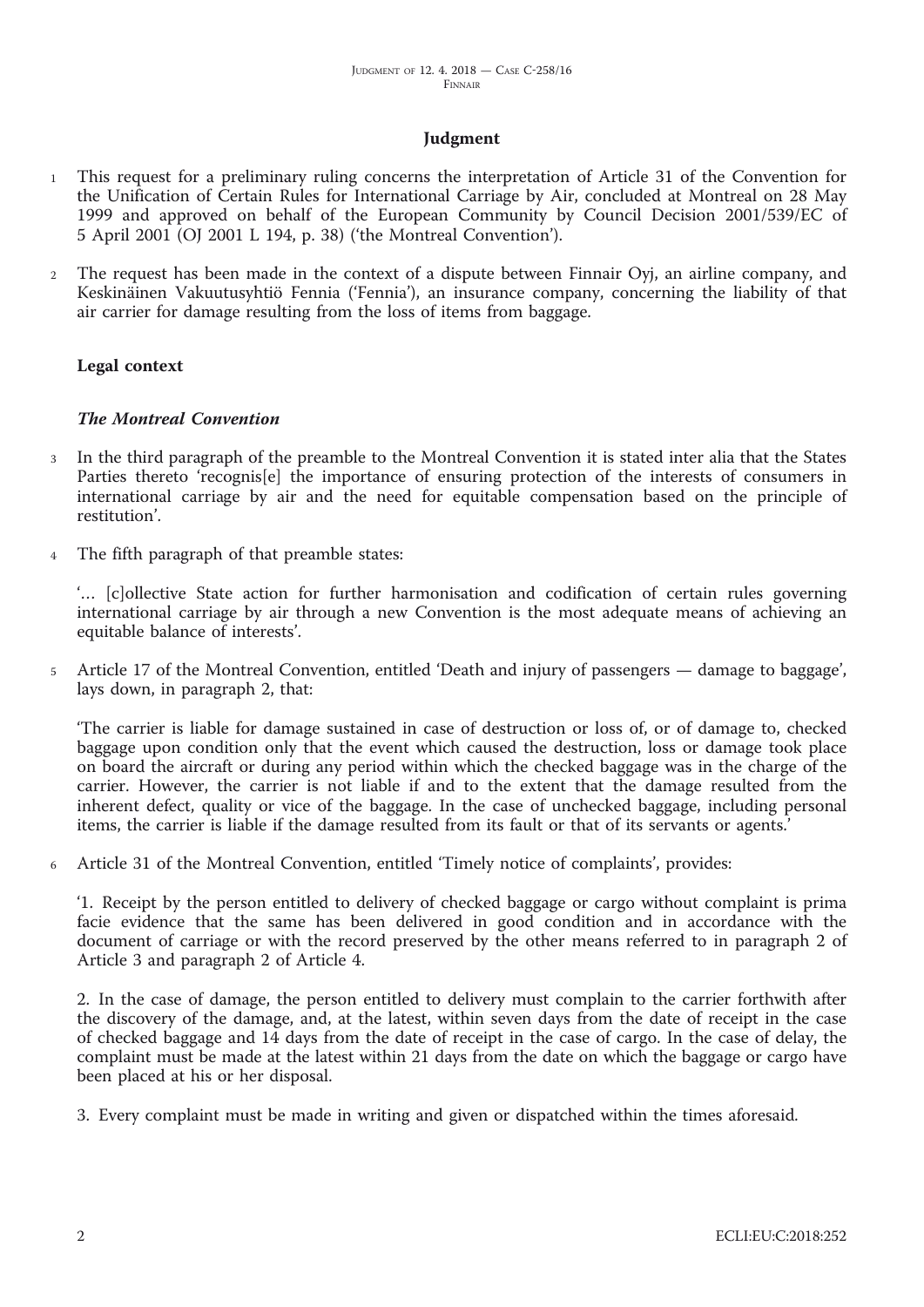4. If no complaint is made within the times aforesaid, no action shall lie against the carrier, save in the case of fraud on its part.'

# *EU law*

<sup>7</sup> Article 1 of Council Regulation (EC) No 2027/97 of 9 October 1997 on air carrier liability in respect of the carriage of passengers and their baggage by air (OJ 1997 L 285, p. 1), as amended by Regulation (EC) No 889/2002 of the European Parliament and of the Council of 13 May 2002 (OJ 2002 L 140, p. 2), ('Regulation No 2027/97') provides:

'This Regulation implements the relevant provisions of the Montreal Convention in respect of the carriage of passengers and their baggage by air and lays down certain supplementary provisions. ...'

<sup>8</sup> Article 3(1) of Regulation No 2027/97 is worded as follows:

'The liability of a Community air carrier in respect of passengers and their baggage shall be governed by all provisions of the Montreal Convention relevant to such liability.'

## **The dispute in the main proceedings and the questions referred for a preliminary ruling**

- <sup>9</sup> Ms Kristiina Mäkelä-Dermedesiotis was a passenger on a Finnair flight from Málaga (Spain) to Helsinki (Finland). On arrival in Helsinki on 1 November 2010, she found that several items were missing from the baggage that she had checked in.
- <sup>10</sup> Ms Mäkelä-Dermedesiotis notified a Finnair customer service representative by telephone that same day. She identified the lost items and informed that representative of their value. The representative entered the information provided by Ms Mäkelä-Dermedesiotis into the Finnair electronic information system. On 3 November 2010, Ms Mäkelä-Dermedesiotis again telephoned the Finnair customer service with a view to obtaining a certificate for her insurance company, Fennia. Following this request, Finnair issued her with a certificate of the lodging of a declaration of loss.
- <sup>11</sup> Fennia thereupon compensated Ms Mäkelä-Dermedesiotis for the loss suffered and having been subrogated to its insured party's claim — brought an action on 2 September 2011 before the Helsingin käräjäoikeus (District Court, Helsinki, Finland) seeking repayment from Finnair.
- <sup>12</sup> Finnair contested the admissibility of that action, arguing in essence that Ms Mäkelä-Dermedesiotis had not filed a written complaint within the period of seven days following receipt of the baggage, as laid down in Article 31(2) of the Montreal Convention.
- <sup>13</sup> By a judgment of 4 September 2012, the Helsingin käräjäoikeus (District Court, Helsinki) found in favour of Finnair and dismissed the action.
- <sup>14</sup> Fennia appealed against that judgment to the Helsingin hovioikeus (Court of Appeal, Helsinki, Finland).
- <sup>15</sup> That court examined, inter alia, the instructions to passengers published on Finnair's website, which contained a variety of information on the procedure for submitting a notice of complaint and on actually making a written complaint. The court found that a declaration of loss could be made by telephone, whereas a written complaint had to be made using a particular form to be submitted within seven days after receipt of the baggage. The Helsingin hovioikeus (Court of Appeal, Helsinki) took the view that the instructions on Finnair's website were 'not sufficiently clear and unambiguous for a passenger as a consumer'. According to that court, since the instructions did not mention for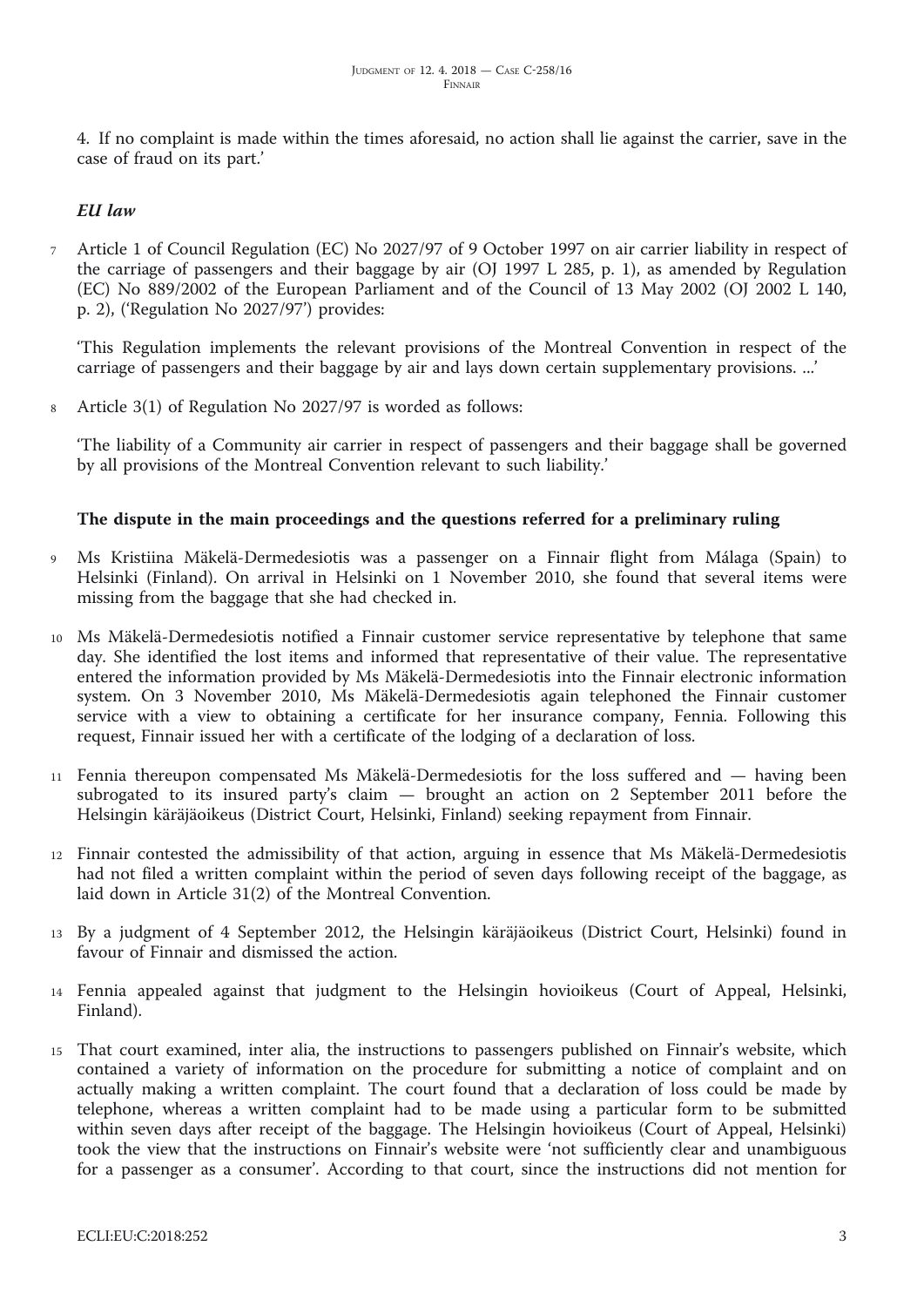what purpose the declaration of loss had to be made, the passenger, as a consumer, could legitimately believe that a complaint made over the telephone and registered by an employee of the company would also satisfy the requirements of a formal written complaint. In the present case, it was found that Ms Mäkelä-Dermedesiotis had given notice to Finnair setting out the loss in precise terms and a written certificate of the lodging of a declaration of loss issued by Finnair proved that her complaint had been recorded timeously in Finnair's information system. In addition, having received that declaration of loss, Finnair did not inform Ms Mäkelä-Dermedesiotis that it considered such a declaration insufficient for the bringing of an action seeking to have it held liable as an air carrier and it did not specify that she also needed to submit a written complaint.

- <sup>16</sup> By a judgment of 28 February 2014, the Helsingin hovioikeus (Court of Appeal, Helsinki) set aside the judgment of the Helsingin käräjäoikeus (District Court, Helsinki) and ordered Finnair to compensate Fennia.
- <sup>17</sup> Finnair brought an appeal on a point of law against that judgment before the referring court, the Korkein oikeus (Supreme Court, Finland). In support of its appeal, that air carrier claims in particular that, in contrast to the Helsingin käräjäoikeus (District Court, Helsinki), the Helsingin hovioikeus (Court of Appeal, Helsinki) misinterpreted Article 31 of the Montreal Convention.
- <sup>18</sup> In those circumstances, the Korkein oikeus (Supreme Court) decided to stay the proceedings and to refer the following questions to the Court for a preliminary ruling:
	- '(1) Is Article 31(4) of the Montreal Convention to be interpreted as meaning that, to preserve a right of action, it is necessary, in addition to giving notice of a complaint in due time, that the complaint be made in writing within the times specified, in accordance with Article 31(3)?
	- (2) If, to preserve a right of action, a complaint must be made in writing in due time, is Article 31(3) of the Montreal Convention to be interpreted as meaning that the requirement of writing may be fulfilled by means of an electronic procedure and also by the registration of the damage in the information system of the carrier?
	- (3) May the Montreal Convention be interpreted as meaning that the requirement of writing is regarded as fulfilled where, with the knowledge of the passenger, a representative of the carrier records in writing the notice of complaint/the complaint either on paper or electronically in the carrier's system?
	- (4) Does Article 31 of the Montreal Convention subject a complaint to further substantive requirements than that of giving notice to the carrier of the damage sustained?'

## **Consideration of the questions referred**

## *Preliminary observations*

- <sup>19</sup> It should be noted that the Montreal Convention was signed by the European Community on 9 December 1999 and approved on its behalf by the Council of the European Union on 5 April 2001. That convention entered into force, so far as the European Union is concerned, on 28 June 2004.
- <sup>20</sup> As from that date, the Montreal Convention has been an integral part of the European Union legal order and, accordingly, the Court has jurisdiction to give a preliminary ruling concerning its interpretation (see, to that effect, judgments of 10 January 2006, *IATA and ELFAA*, C-344/04, EU:C:2006:10, paragraph 36, and of 6 May 2010, *Walz*, C-63/09, EU:C:2010:251, paragraph 20).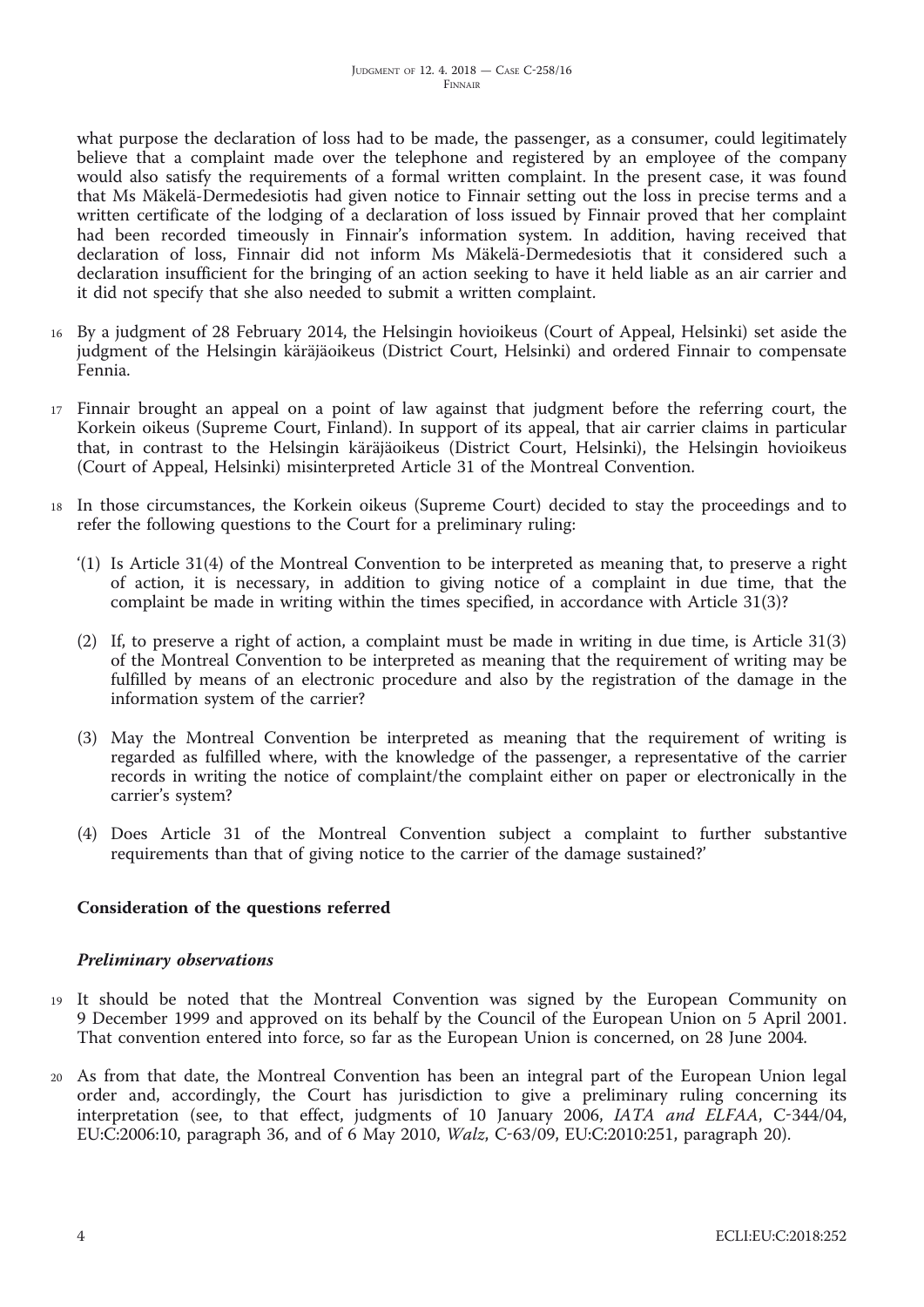- <sup>21</sup> In that regard, Article 31 of the Vienna Convention of 23 May 1969 on the Law of Treaties, which codifies general international law binding on the European Union, states that a treaty must be interpreted in good faith in accordance with the ordinary meaning to be given to its terms in their context and in the light of its object and purpose (judgment of 17 February 2016, *Air Baltic Corporation*, C-429/14, EU:C:2016:88, paragraph 24).
- <sup>22</sup> It is in the light of those considerations that the relevant provisions of the Montreal Convention must be interpreted in the present case.

## *The first question*

- <sup>23</sup> By its first question, the referring court asks, in essence, whether Article 31(4) of the Montreal Convention must be interpreted as meaning that, within the periods referred to in Article 31(2) thereof, the complaint must be made in writing, in accordance with Article 31(3) thereof, failing which no action may be brought against the carrier.
- <sup>24</sup> In that regard, first, it is clear from Article 31(2) of the Montreal Convention, inter alia, that, in the case of damage, the person entitled to delivery must complain to the air carrier forthwith after discovering the damage, and, at the latest, within the periods laid down in that provision for baggage and cargo respectively.
- <sup>25</sup> In addition, under Article 31(3) of the Montreal Convention, every complaint must be made in writing and given or dispatched within the time stipulated for that purpose.
- <sup>26</sup> Paragraphs 2 and 3 of Article 31 of the Montreal Convention are complementary in nature. While Article 31(2) of that convention merely lays down the periods within which different types of complaint must be sent to the air carrier, Article 31(3) thereof states, first, how such complaints must be addressed to the carrier and, second, in what form those complaints must be made, it being clear that that clarification cannot affect the requirement to comply with the periods set out in Article 31(2).
- <sup>27</sup> It follows that paragraphs 2 and 3 of Article 31 of the Montreal Convention, read in conjunction, must be interpreted as requiring that a complaint be made in writing and sent to the air carrier within the periods set out in Article 31(2) thereof.
- <sup>28</sup> Next, under Article 31(4) of the Montreal Convention, if no complaint is made within the specified periods, no action may lie against the air carrier, save in the case of fraud on its part.
- <sup>29</sup> It follows that a person who takes the view that he has incurred loss caused by damage to baggage or cargo must complain to the air carrier within the periods set out in Article 31(2) of the Montreal Convention, failing which no action may be brought against the carrier.
- <sup>30</sup> Moreover, given the particular relationship between paragraphs 2 and 3 of Article 31 of the Montreal Convention, as set out in paragraph 26 above, a complaint cannot be considered to have been validly sent to the air carrier within the periods stipulated in Article 31(4) thereof if it has not been sent in writing, as required under Article 31(3).
- <sup>31</sup> It follows from all of the foregoing considerations that the answer to the first question is that Article 31(4) of the Montreal Convention must be interpreted as meaning that, within the periods referred to in Article 31(2) of that convention, the complaint must be made in writing, in accordance with Article 31(3) thereof, failing which no action may be brought against the carrier.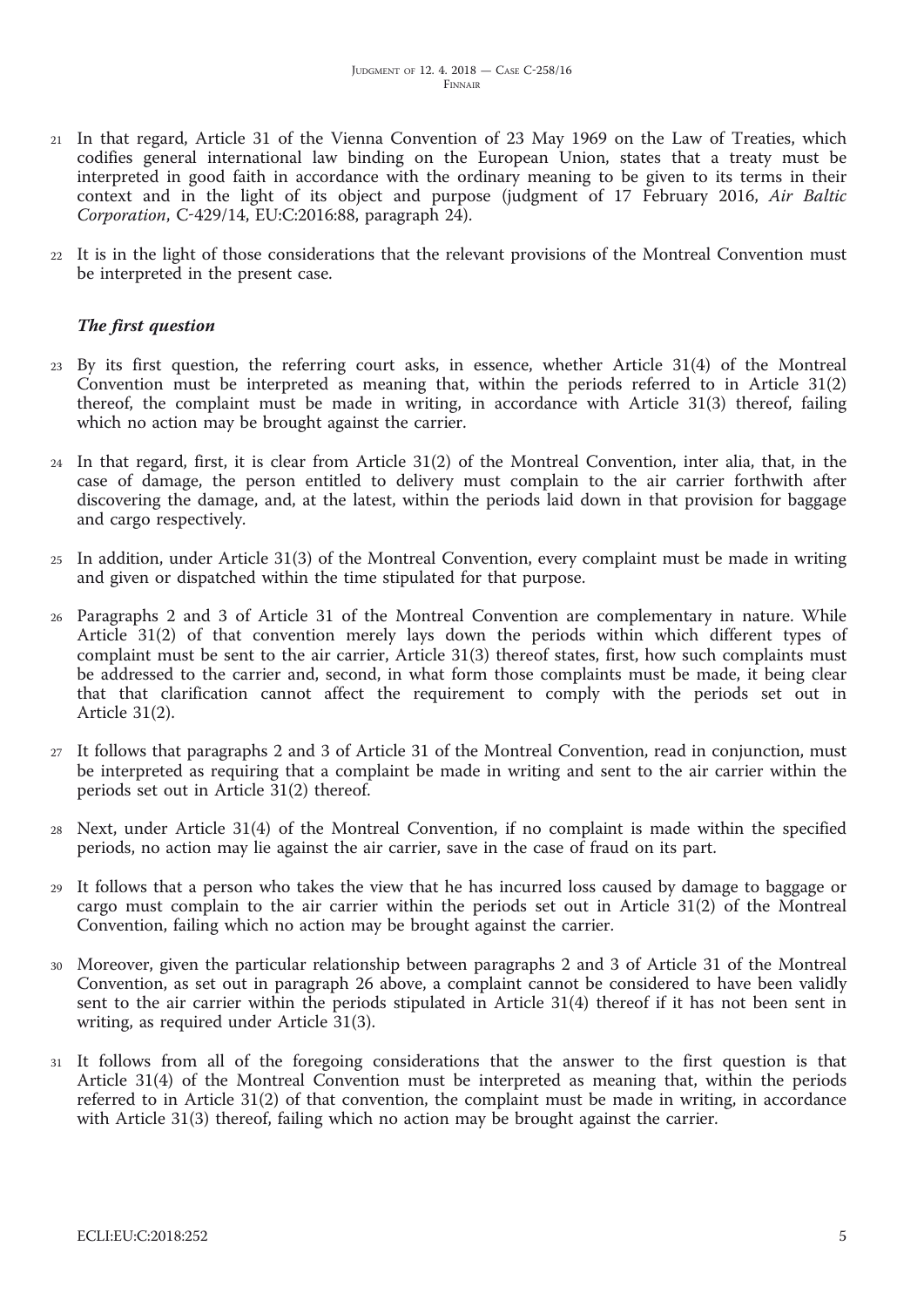# *The second question*

- <sup>32</sup> By its second question, the referring court asks, in essence, whether a complaint, such as that at issue in the main proceedings, recorded in the information system of the air carrier meets the requirement of being in a written form under Article 31(3) of the Montreal Convention.
- <sup>33</sup> In that regard, the ordinary meaning of the term 'in writing' involves a set of meaningful graphic signs.
- <sup>34</sup> In addition, in the light both of the third paragraph of the preamble to the Montreal Convention, which emphasises the importance of ensuring protection of the interests of consumers in international carriage by air, and of the principle of 'an equitable balance of interests' referred to in the fifth paragraph of the preamble of that convention, the requirement of being in a written form cannot have the effect of excessively limiting the specific way in which a passenger may choose to complain, provided that that passenger remains identifiable as the person who made the complaint.
- <sup>35</sup> Consequently, the term 'in writing', in the context of Article 31 of the Montreal Convention, must be interpreted as referring to any set of meaningful graphic signs, irrespective of whether they are handwritten, printed on paper, or recorded in electronic form.
- <sup>36</sup> Accordingly, a complaint, such as that in the main proceedings, recorded in the information system of the air carrier must be regarded as meeting the requirement of being in a written form under Article 31(3) of the Montreal Convention.
- <sup>37</sup> In the light of the foregoing considerations, the answer to the second question is that a complaint, such as that at issue in the main proceedings, recorded in the information system of the air carrier meets the requirement of being in a written form under Article 31(3) of the Montreal Convention.

## *The third question*

- <sup>38</sup> By its third question, the referring court asks, in essence, whether Article 31(2) and (3) of the Montreal Convention must be interpreted as not precluding the requirement of being in a written form from being regarded as fulfilled in the case where, with the knowledge of the passenger, a representative of the air carrier records in writing the declaration of loss either on paper or electronically in the carrier's information system.
- <sup>39</sup> As is apparent from paragraphs 24 and 25 above, it is clear, in particular, from Article 31(2) of the Montreal Convention that, in the case of damage, the person entitled to delivery of the baggage or cargo must complain to the air carrier within the stipulated periods. In addition, under Article 31(3) of the Montreal Convention, every complaint must be made in writing and given or dispatched within the stipulated periods.
- <sup>40</sup> It follows from the clear wording of those provisions, read together, that it is for a person entitled to delivery, such as the person at issue in the main proceedings, in his or her capacity as a passenger whose checked baggage has been damaged, to make a complaint and to send it to the relevant air carrier.
- <sup>41</sup> The passenger in question is likely to notice the damage, has the necessary information for proving the nature and value of the specific objects damaged and, ultimately, the amount of that damage.
- <sup>42</sup> Although the responsibility for making a complaint lies exclusively with the passenger, it cannot in any way be inferred from the wording of Article 31 of the Montreal Convention that the passenger is nevertheless deprived of the liberty to benefit from the assistance of other persons for the purposes of making his complaint.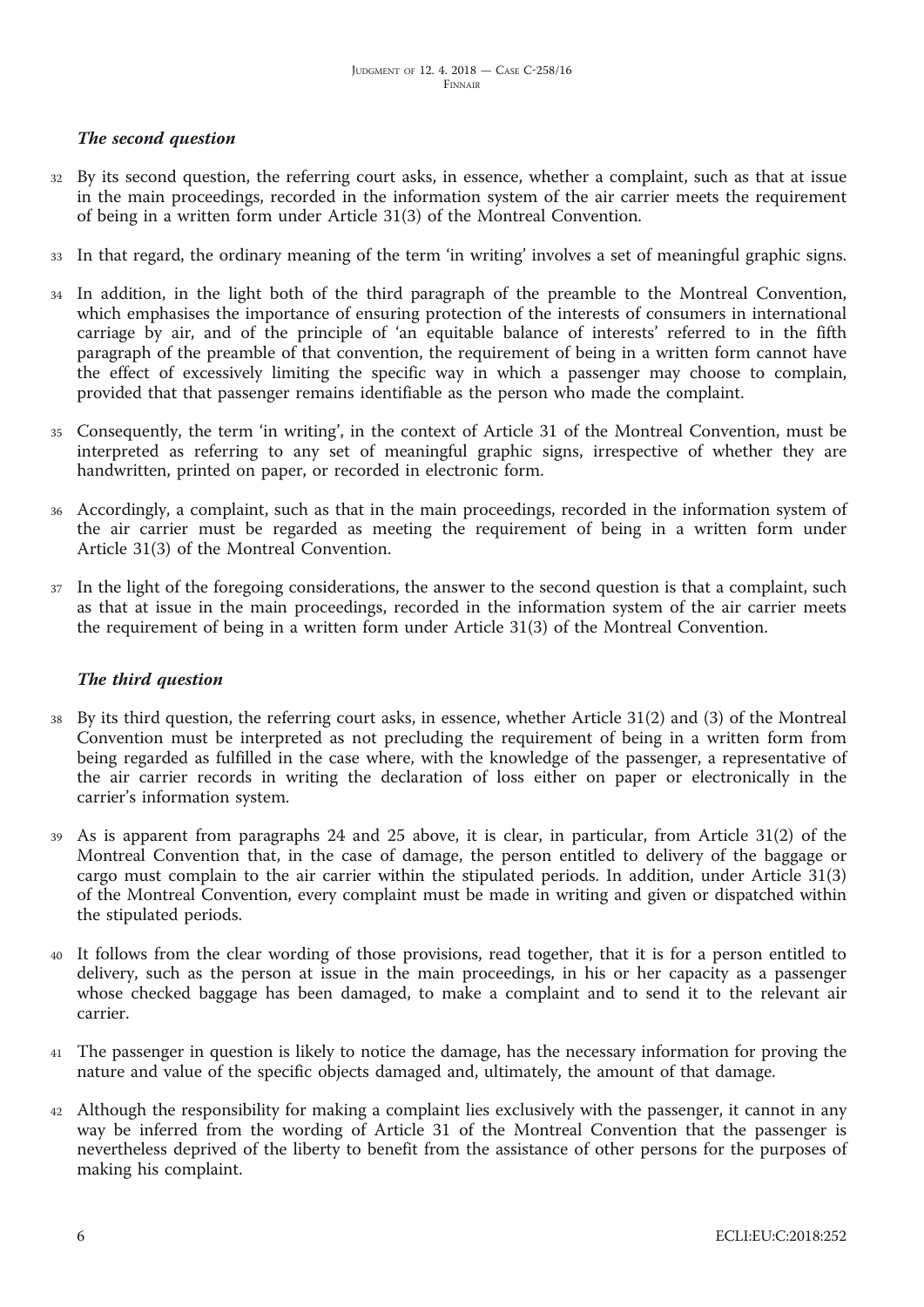- <sup>43</sup> Any interpretation to the contrary would, moreover, run counter to the objective of protecting the interests of the consumer in respect of carriage by air, as stated in the third paragraph of the preamble to the Montreal Convention, which must be taken into account in accordance with the Court's case-law cited in paragraph 21 above.
- 44 The option open to a passenger to have recourse to the assistance of other persons also enables him, as in the case in the main proceedings, to secure the assistance of a representative of the air carrier for the purposes of committing his oral statement to writing and having it entered in the information system of the carrier intended for such purposes.
- <sup>45</sup> It cannot be denied that the respective interests of the passenger and the air carrier, of which the representative is an employee, are different, if not conflicting. The former claims that there has been damage to his baggage, the liability for which is deemed to lie with the latter.
- <sup>46</sup> However, the objective of protecting the interests of consumers in international carriage by air, and the need to ensure that the representative transcribes the passenger's oral statement accurately and fairly, can be sufficiently guaranteed by ensuring that the passenger concerned is able to check the accuracy of the text of the complaint, as taken down in writing and entered in the information system by the air carrier's representative and, where appropriate, amend or supplement or even replace it before expiry of the period provided for in Article 31(2) of the Montreal Convention.
- <sup>47</sup> It follows from the foregoing that Article 31(2) and (3) of the Montreal Convention must be interpreted as not precluding the requirement of being in a written form from being regarded as fulfilled in the case where, with the knowledge of the passenger, a representative of the air carrier records in writing the declaration of loss either on paper or electronically in the carrier's information system, provided that that passenger can check the accuracy of the text of the complaint, as taken down in writing and entered in that system and can, where appropriate, amend or supplement it, or even replace it, before expiry of the period provided for in Article 31(2) of that convention.

## *The fourth question*

- By its fourth question, the referring court asks, in essence, whether Article 31 of the Montreal Convention makes a complaint subject to further substantive requirements in addition to that of giving notice to the air carrier of the damage sustained.
- <sup>49</sup> In that regard, it is clear from the wording of Article 31(1) of the Montreal Convention, in particular, that receipt by the person entitled to delivery of checked baggage without complaint is prima facie evidence that that baggage has been delivered in good condition and in accordance with the document of carriage or with the record preserved by the other means referred to in Article 3(2) of that convention.
- It follows from that wording that the purpose of a complaint, such as that at issue in the main proceedings, sent to the air carrier, is to inform the carrier that checked baggage has not been delivered in good condition and in accordance with the document of carriage or with the record preserved by the other means referred to in Article 3(2) of the Montreal Convention.
- <sup>51</sup> Next, as regards the set of rules of which Article 31(1) of the Montreal Convention forms a part, it should be noted that, according to the first part of the first sentence of Article 17(2) of that convention, the carrier is liable for damage sustained in case of destruction or loss of, or of damage to, checked baggage.